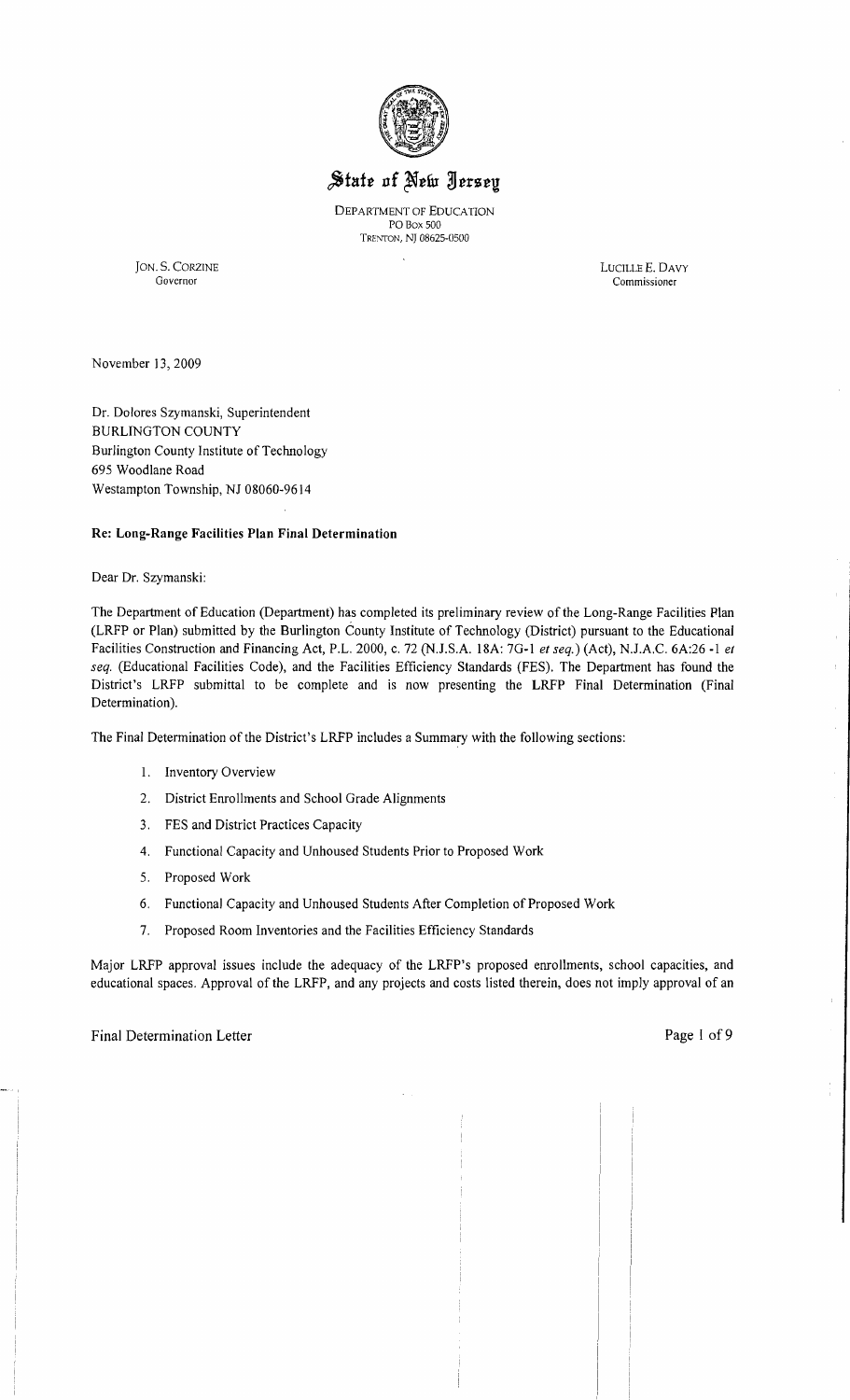individual school facilities project or its corresponding costs and eligibility for State support under the Act. Similarly, approval of the LRFP does not imply approval of portions of the Plan that are inconsistent with the Department's FES and proposed building demolition or replacement. Determination of preliminary eligible costs and final eligible costs will be made at the time of the approval of a particular school facilities project pursuant to NJ.S.A. 18A:7G-5. The District must submit a feasibility study as part of the school facilities project approval process, pursuant to NJ.S.A. l8A:7G-7b, to support proposed building demolition or replacement. The feasibility study should demonstrate that a building might pose a risk to the safety of the occupants after rehabilitation or that rehabilitation is not cost-effective.

Following the approval of the LRFP, the District may submit an amendment to the approved LRFP for Department review. Unless and until an amendment to the LRFP is submitted to and approved by the Commissioner of the Department pursuant to NJ.S.A. 18A:7G-4(c), the approved LRFP shall remain in effect. The District may proceed with the implementation of school facilities projects that are consistent with the approved LRFP whether or not the school facilities project contains square footage that may be ineligible for State support.

We trust that this document will adequately explain the Final Determination and allow the District to move forward with the initiation of projects within its LRFP. Please contact Glenn Ferguson at the Office of School Facilities at (609) 943-5674 with any questions or concerns that you may have.

Sincerely,

Lucille EDay

Lucille E. Davy Commissioner

Enclosure

c: John Hart, Chiefof Staff

Lester Richens, Burlington County, Executive County Superintendent Bernard E. Piaia, Director, School Facilities, Office of the Chief of Staff Susan Kutner, Director, Policy and Planning, School Facilities, Office of the Chief of Staff Glenn Ferguson, County Manager, School Facilities, Office of the Chief of Staff

÷.

 $\ddagger$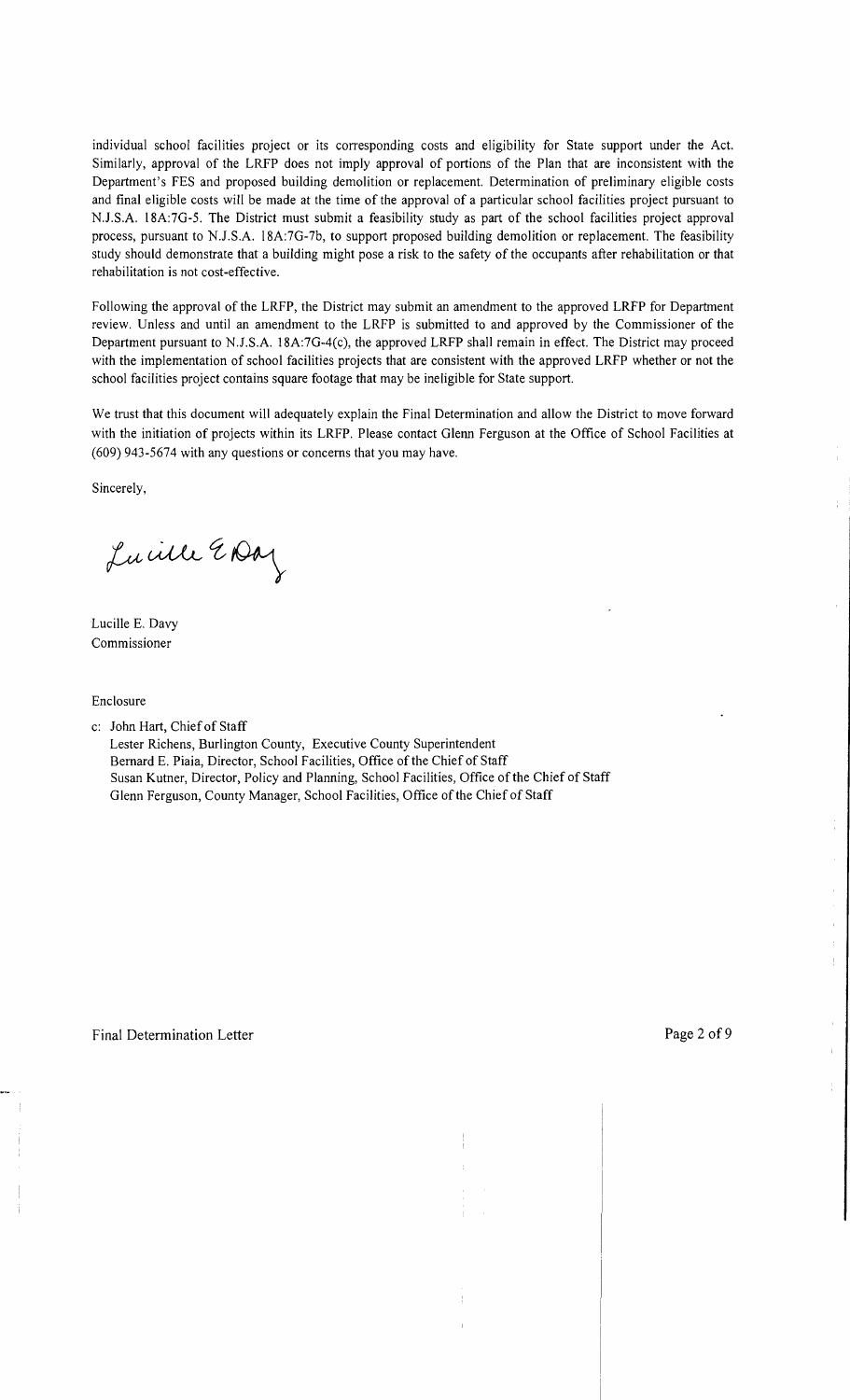## LONG-RANGE FACILITIES PLAN

# **Final Determination Summary**

## Burlington County Institute of Technology

The Department of Education (Department) has completed its review of the Long-Range Facilities Plan (LRFP or Plan) submitted by the Burlington County Institute of Technology (District) pursuant to the Educational Facilities Construction and Financing Act, P.L. 2000, *c.72* (N.J.S.A. 18A:7G-1 *et seq.*) (Act), N.J.A.C. 6A:26-1 et seq. (Educational Facilities Code), and the Facilities Efficiency Standards (FES).

This is the Department's Final Determination Summary (Summary) of the LRFP. The Summary is based on the standards set forth in the Act, the Educational Facilities Code, the FES, District entered data in the LRFP and Project Application and Tracking System (LRFP website), and District supplied supporting documentation. The Summary consists of seven sections. The referenced reports in *italic* text are standard LRFP reports available on the Department's LRFP website.

#### 1. Inventory Overview

The District provides services for students in grades 9-12. The predominant existing school grade configuration is 9-12. The predominant proposed school .grade configuration is 9-12. The District is classified as an "Under 55" district for funding purposes.

The District identified existing and proposed schools, sites, buildings, playgrounds, playfields, and parking lots in its LRFP. The total number of existing and proposed district-owned or leased schools, sites, and buildings are listed in Table 1. A detailed description of each asset can be found in the LRFP website report titled *"Site Asset Inventory Report. "* 

|                                                      | <b>Existing</b> | Proposed |
|------------------------------------------------------|-----------------|----------|
| Sites:                                               |                 |          |
| <b>Total Number of Sites</b>                         |                 |          |
| Number of Sites with no Buildings                    |                 |          |
| Number of Sites with no Instructional Buildings      |                 |          |
| <b>Schools and Buildings:</b>                        |                 |          |
| Total Number of Schools                              |                 |          |
| Total Number of Instructional Buildings              |                 |          |
| Total Number of Administrative and Utility Buildings |                 |          |
| Total Number of Athletic Facilities                  |                 |          |
| <b>Total Number of Parking Facilities</b>            |                 |          |
| <b>Total Number of Temporary Facilities</b>          |                 |          |

#### Table 1: Inventory Summary

As directed by the Department, incomplete school facilities projects that have project approval from the Department are represented as "existing" in the Plan. District schools with incomplete approved projects that include new construction or the reconfiguration of existing program space are as follows: N/A.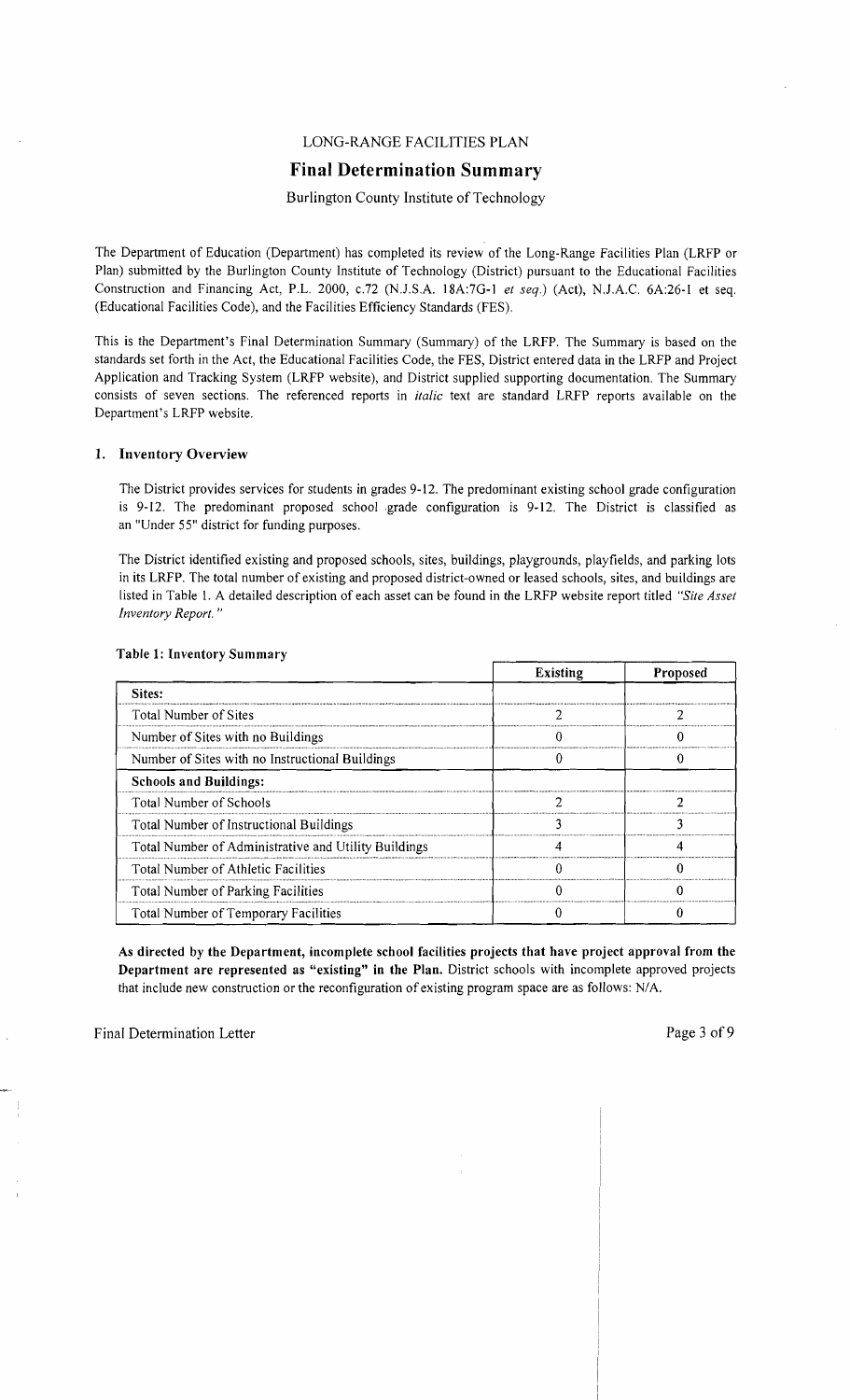Major conclusions are as follows:

- The District is proposing to maintain the existing number of District-owned or leased sites.
- The District is proposing to maintain the existing number of District-owned or operated schools.
- The District is proposing to maintain the existing number of District-owned or leased instructional buildings. The District is proposing to maintain the existing number of District-owned or leased noninstructional buildings.

FINDINGS The Department has determined that the proposed inventory is adequate for review of the District's LRFP. However, the LRFP determination does not imply approval of an individual school facilities project listed within the LRFP. The District must submit individual project applications for project approval. If building demolition or replacement is proposed, the District must submit a feasibility study, pursuant to N.J.S.A. 18A:7G-7b, as part of the application for the specific school facilities project.

## 2. District Enrollments and School Grade Alignments

The District determined the number of students, or "proposed enrollments," to be accommodated in the LRFP on a district-wide basis and in each school. The District's existing and proposed enrollments and the cohortsurvival projection provided by the Department on the LRFP website are listed in Table 2. Detailed information can be found in the LRFP website report titled *"Enrollment Projection Detail.* " Existing and proposed school enrollments and grade alignments can be found in the report titled *"Enrollment and School Grade Alignment. "* 

|                             | <b>Actual Enrollments</b><br>2005 | <b>District Proposed</b><br><b>Enrollments</b> | Department's LRFP<br><b>Website Projection</b> |
|-----------------------------|-----------------------------------|------------------------------------------------|------------------------------------------------|
| Grades K-12:                |                                   |                                                |                                                |
| Grades K-5, including SCSE  |                                   |                                                |                                                |
| Grades 6-8, including SCSE  |                                   | U                                              |                                                |
| Grades 9-12, including SCSE | 2124                              | 2763                                           | 2763                                           |
| Totals K-12                 | 2124                              | 2763                                           | 2763                                           |
| Pre-Kindergarten:           |                                   |                                                |                                                |
| Pre-Kindergarten, Age 3     |                                   |                                                |                                                |
| Pre-Kindergarten, Age 4     |                                   |                                                |                                                |
| Pre-Kindergarten, SCSE      |                                   |                                                |                                                |

#### Table 2: Enrollment Comparison

*"SCSE"* = *Self-Contained Special Education* 

Major conclusions are as follows:

- The District elected to use the Department's LRFP website projection. Supporting documentation was  $\blacksquare$ submitted to the Department as required to justify the proposed enrollments.
- The District is planning for increasing enrollments.
- The District is not an ECPA (Early Childhood Program Aid) District.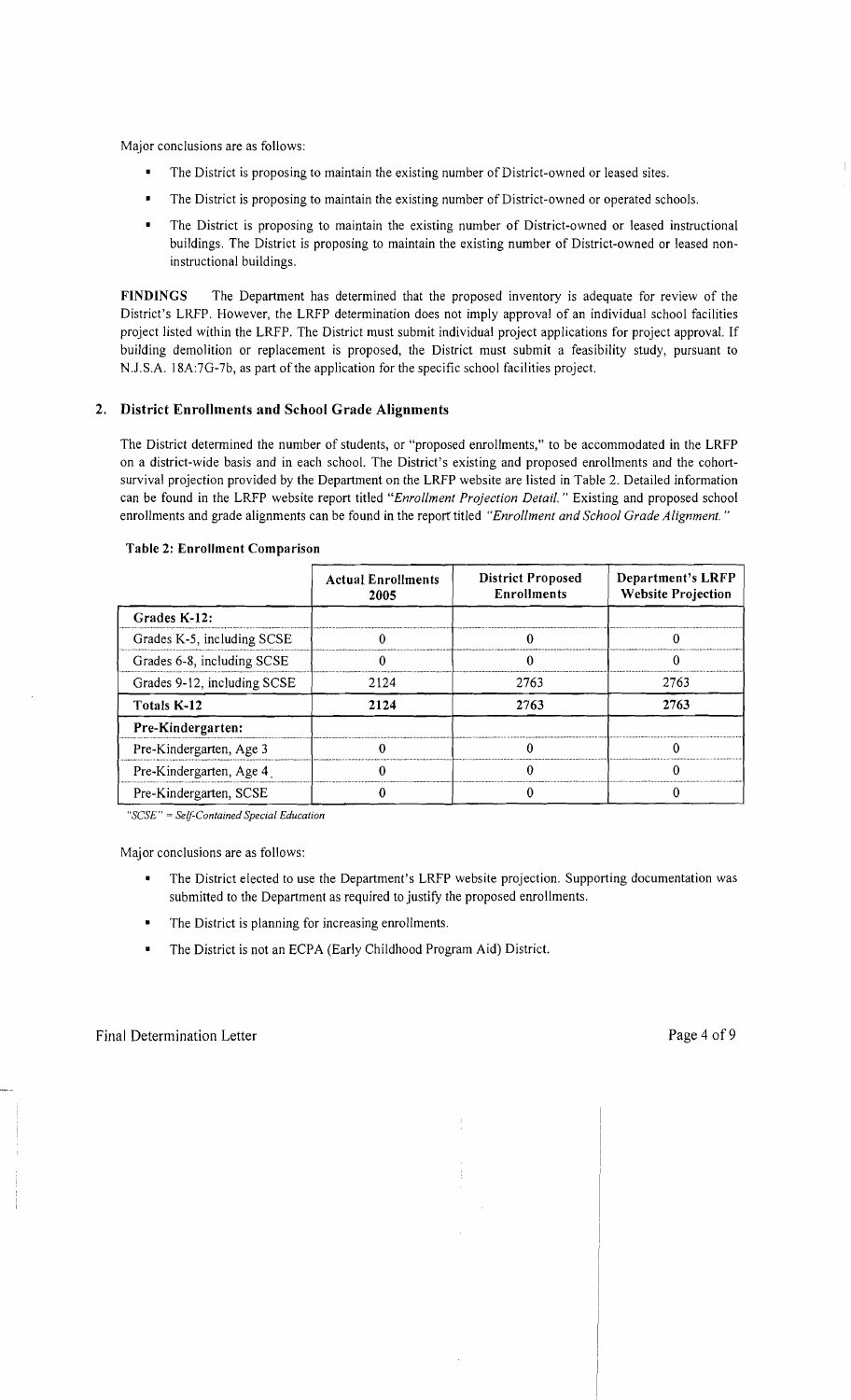**FINDINGS** The Department has determined that the District's proposed enrollments are supportable for review of the District's LRFP. The Department will require a current enrollment projection at the time an application for a school facilities project is submitted incorporating the District's most recent Fall Enrollment Report in order to verify that the LRFP's planned capacity is appropriate for the updated enrollments.

## **3. FES and District Practices Capacity**

The proposed room inventories for each school were analyzed to determine whether the LRFP provides adequate capacity for the proposed enrollments. Two capacity calculation methods, called *"FES Capacity"* and *"District Practices Capacity,* " were used to assess existing and proposed school capacity in accordance with the FES and District program delivery practices. A third capacity calculation, called *"Functional Capacity, "*  determines Unhoused Students and potential State support for school facilities projects. Functional Capacity is analyzed in Section 5 of this Summary.

- *FES Capacity* only assigns capacity to pre-kindergarten *(if district-owned or operated),* kindergarten, general, and self-contained special education classrooms. No other room types are considered to be capacity-generating. Class size is based on the FES and is prorated for classrooms that are sized smaller than FES classrooms. FES Capacity is most accurate for elementary schools, or schools with non-departmentalized programs, in which instruction is "homeroom" based. This capacity calculation may also be accurate for middle schools depending upon the program structure. However, this method usually significantly understates available high school capacity since specialized spaces that are typically provided in lieu of general classrooms are not included in the capacity calculations.
- $\blacksquare$ *District Practices Capacity* allows the District to include specialized room types in the capacity calculations and adjust class size to reflect actual practices. This calculation is used to review capacity and enrollment coordination in middle and high schools.

A capacity utilization factor in accordance with the FES is included in both capacity calculations. A 90% capacity utilization rate is applied to classrooms serving grades K-8. An 85% capacity utilization rate is applied to classrooms serving grades 9-12. No capacity utilization factor is applied to preschool classrooms.

Table 3 provides a summary of existing and proposed district-wide capacities. Detailed information can be found in the LRFP website report titled *"FES and District Practices Capacity. "* 

|                                                 | <b>Total FES Capacity</b> | <b>Total District Practices Capacity</b> |
|-------------------------------------------------|---------------------------|------------------------------------------|
| (A) Proposed Enrollments                        | 2763                      | 2763                                     |
| (B) Existing Capacity                           | 1336                      | 2785                                     |
| Existing Capacity Status (B)-(A)                | -1426                     |                                          |
| $(C)$ Proposed Capacity                         | 1336                      | 2785                                     |
| <i><b>*Proposed Capacity Status (C)-(A)</b></i> | -1426                     |                                          |

#### **Table 3: FES and District Practices Capacity Summary**

\* *Positive numbers signify surplus capacity; negative numbers signify inadequate capacity. Negative values for District*  Practices capacity are acceptable if proposed enrollments do not exceed 100% capacity utilization.

Major conclusions are as follows:

• The District has appropriately coordinated proposed school capacities and enrollments in the LRFP.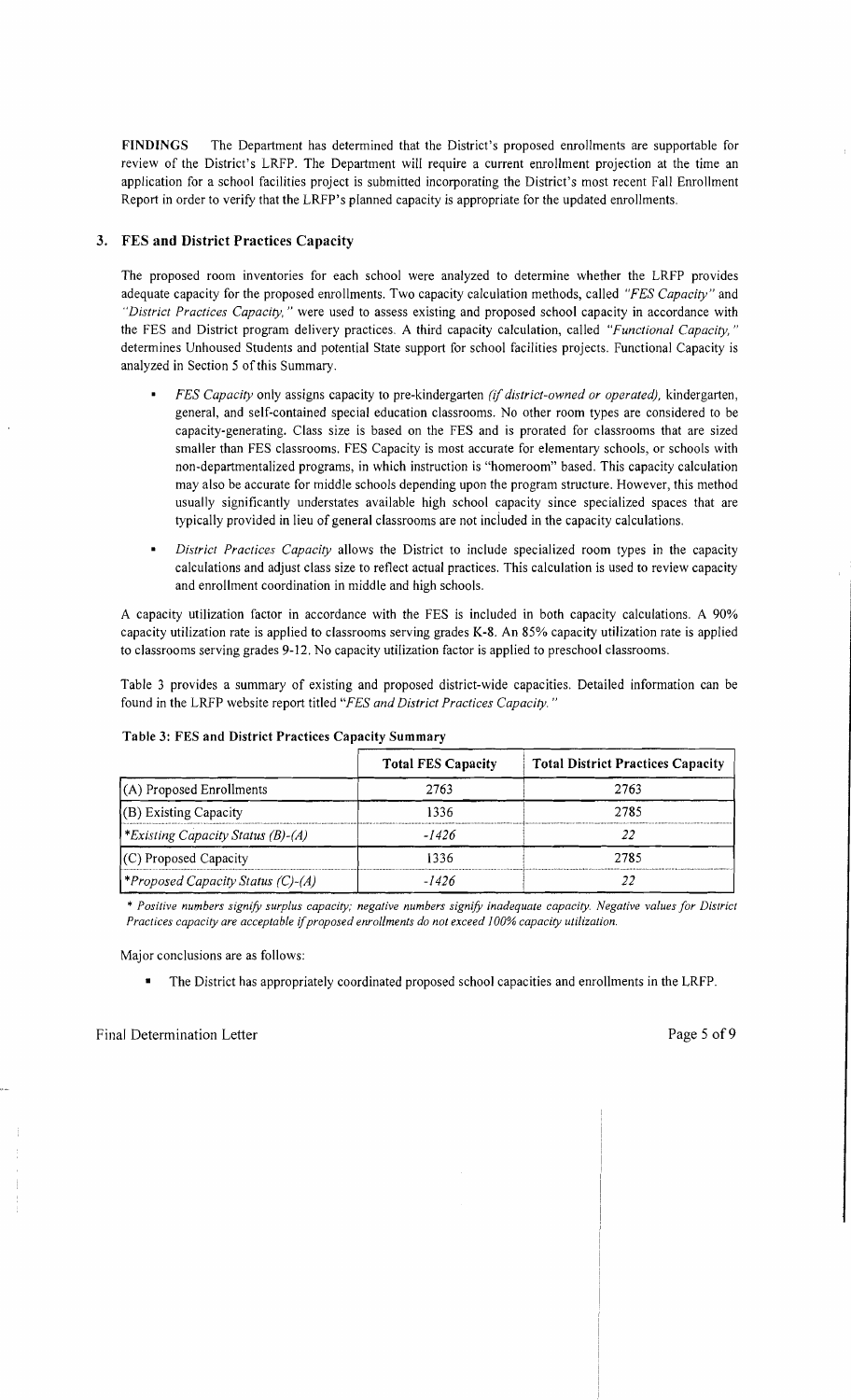$\blacksquare$  Adequate justification has been provided by the District if capacity for a school deviates from the proposed enrollments by more than 5%.

FINDINGS The Department has determined that the proposed District capacity, in accordance with the proposed enrollments, is adequate for review of the District's LRFP. The Department will require a current enrollment projection at the time an application for a school facilities project is submitted, incorporating the District's most recent Fall Enrollment Report, in order to verify that the LRFP's planned capacity meets the District's updated enrollments.

## 4. Functional Capacity and Unhoused Students Prior to Proposed Work

*Functional Capacity* was calculated and compared to the proposed enrollments to provide a preliminary estimate of Unhoused Students and new construction funding eligibility. Functional Capacity is the adjusted gross square footage of a school building *(total gross square feet minus excluded space)* divided by the minimum area aJlowance per Full-time Equivalent student for the grade level contained therein. Unhoused Students is the number of students projected to be enrolled in the District that exceeds the Functional Capacity of the District's schools pursuant to NJ.A.C. 6A:26-2.2(c).

*"Excluded Square Feet"* in the LRFP Functional Capacity calculation includes (1) square footage exceeding the FES for any pre-kindergarten, kindergarten, general education, or self-contained special education classroom; (2) grossing factor square footage *(corridors, stairs, mechanical rooms, etc.)* that exceeds the FES allowance, and (3) square feet proposed to be demolished or discontinued from use. Excluded square feet may be revised during the review process for individual school facilities projects.

Table 4 provides a preliminary assessment of Functional Capacity, Unhoused Students, and Estimated Maximum Approved Area for the various grade groups in accordance with the FES. Detailed information concerning the calculation and preliminary excluded square feet can be found in the LRFP website reports titled *"Functional Capacity and Unhoused Students"* and *"Functional Capacity Excluded Square Feet. "* 

|                      |            | Estimated  |           | D              | $E = C \times D$         |
|----------------------|------------|------------|-----------|----------------|--------------------------|
|                      | A          | Existing   | $C = A-B$ | Area           | <b>Estimated Maximum</b> |
|                      | Proposed   | Functional | Unhoused  | Allowance      | Approved Area for        |
|                      | Enrollment | Capacity   | Students  | (gsf/students) | <b>Unhoused Students</b> |
| Elementary $(K-5)^*$ |            | $\Omega$   |           | 125.00         |                          |
| Middle $(6-8)$       |            | ∩          |           | 134.00         |                          |
| $High(9-12)$         | 2763       | 3484       |           | 151.00         |                          |
| Totals K-12          | 2763       | 3484       |           |                |                          |

Table 4: Functional Capacity and Unhoused Students Prior to Proposed Work

\**Pre-kindergarten students are not included in the calculations.* 

Major conclusions are as follows:

The calculations for "Estimated Existing Functional Capacity" do not include school facilities projects that have been approved by the Department but were not under construction or complete at the time of Plan submission.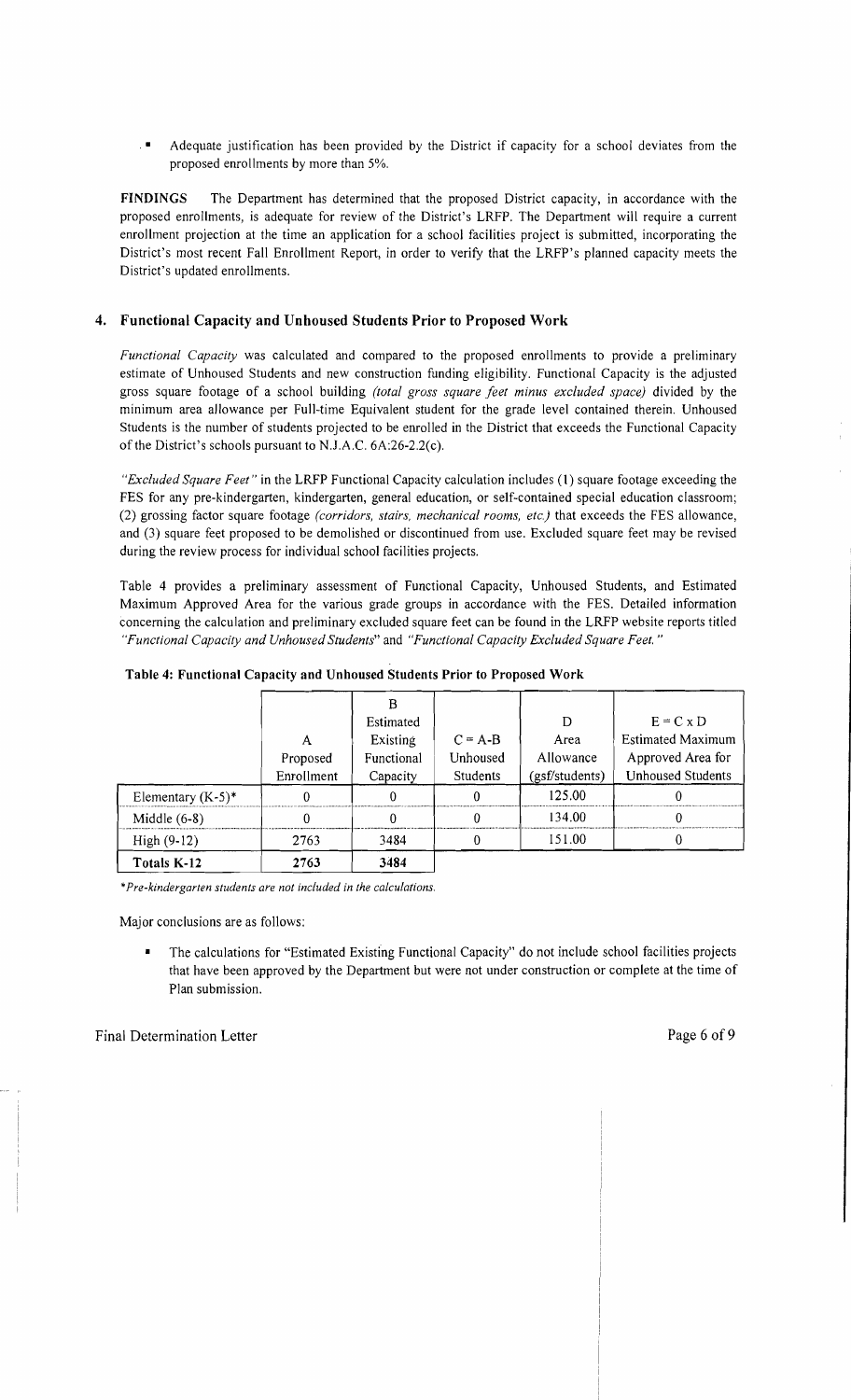- The District, based on the preliminary LRFP assessment, does not have Unhoused Students for the following FES grade groups: Grades 9-12.
- The District, based on the preliminary LRFP assessment, has Unhoused Students for the following FES grade groups: n/a.
- The District is not an ECPA district. Therefore, pre-kindergarten students are not included in the calculations. Unhoused pre-kindergarten self-contained special education students are eligible for State support. A determination of square footage eligible for State support will be made at the time an application for a specific school facilities project is submitted to the Department for review and approval.
- The District is not proposing to demolish or discontinue the use of existing District-owned instructional space. The Functional Capacity calculation excludes square feet proposed to be demolished or discontinued for the following FES grade groups: n/a.

FINDINGS Functional Capacity and Unhoused Students calculated in the LRFP are preliminary estimates. Justification for square footage in excess of the FES and the determination of additional excluded square feet, Preliminary Eligible Costs (PEC), and Final Eligible Costs (FEC) will be included in the review process for specific school facilities projects. A feasibility study undertaken by the District is required if building demolition or replacement is proposed per N.J.A.C. 6A:26-2.3(b)(10).

## 5. Proposed Work

The District was instructed to review the condition of its facilities and sites and to propose corrective *"system"*  and *"inventory"* actions in its LRFP. *"System"* actions upgrade existing conditions without changing spatial configuration or size. Examples of system actions include new windows, finishes, and mechanical systems. *"Inventory"* actions address space problems by removing, adding, or altering sites, schools, buildings and rooms. Examples of inventory actions include building additions, the reconfiguration of existing walls, or changing room use.

Table 5 summarizes the type of work proposed in the District's LRFP for instructional buildings. Detailed information can be found in the LRFP website reports titled *"Site Asset Inventory," "LRFP Systems Actions Summary,* " *and "LRFP Inventory Actions Summary. "* 

| <b>Type of Work</b>                                            | Work Included in LRFP |  |  |
|----------------------------------------------------------------|-----------------------|--|--|
| <b>System Upgrades</b>                                         | Yes                   |  |  |
| <b>Inventory Changes</b>                                       |                       |  |  |
| Room Reassignment or Reconfiguration                           |                       |  |  |
| <b>Building Addition</b>                                       |                       |  |  |
| New Building                                                   |                       |  |  |
| Partial or Whole Building Demolition or Discontinuation of Use |                       |  |  |
| New Site                                                       |                       |  |  |

#### Table 5: Proposed Work for Instructional Buildings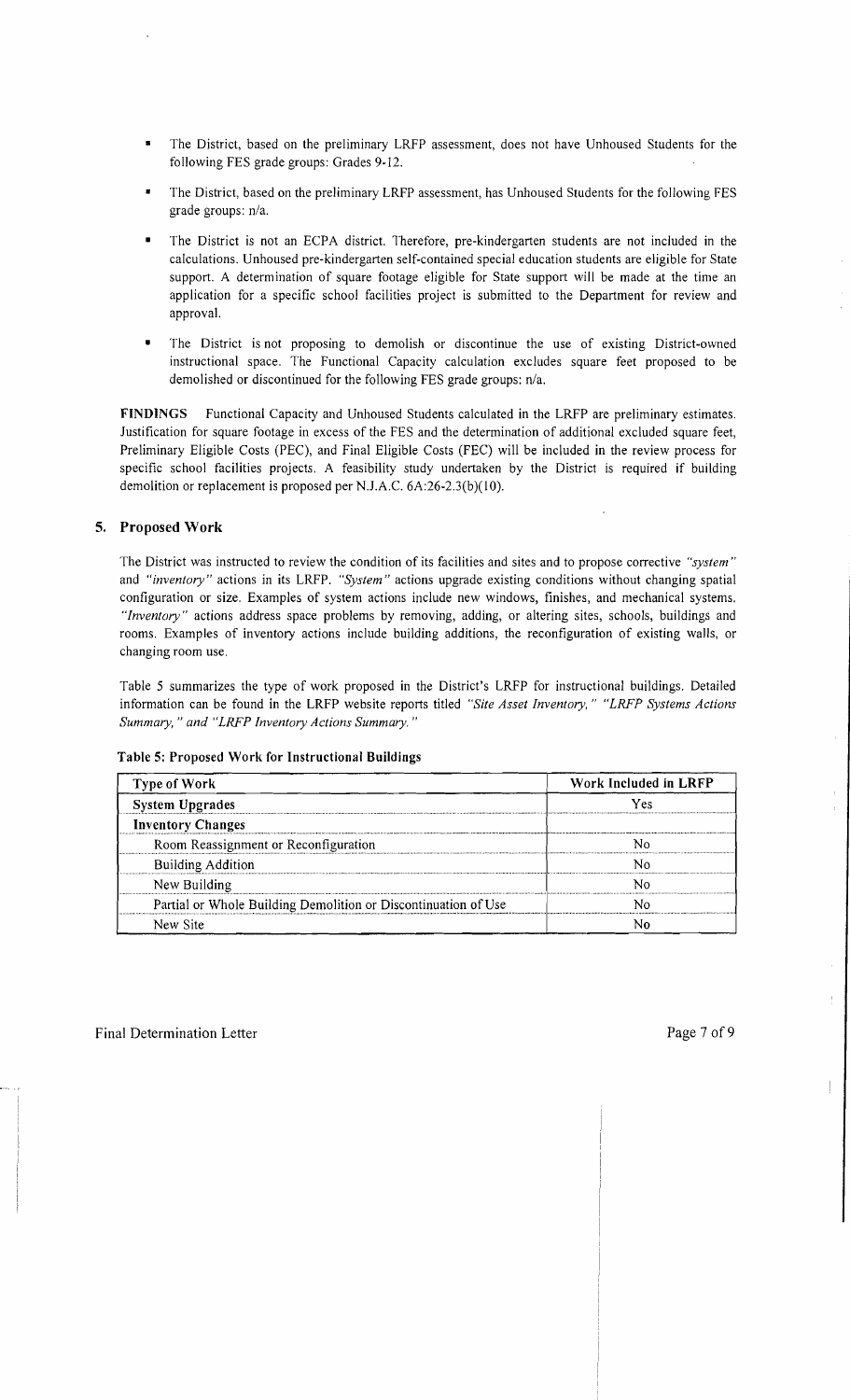Major conclusions are as follows:

- The District has proposed system upgrades in one or more instructional buildings.
- The District has not proposed inventory changes, including new construction, in one or more instructional buildings.
- The District has not proposed new construction in lieu of rehabilitation in one or more instructional buildings.

Please note that costs represented in the LRFP are for capital planning purposes only. Estimated costs are not intended to represent preliminary eligible costs or final eligible costs of approved school facilities projects.

The Act (N.J.S.A. l8A:7G-7b) provides that all school facilities shall be deemed suitable for rehabilitation unless a pre-construction evaluation undertaken by the District demonstrates to the satisfaction of the Commissioner that the structure might pose a risk to the safety of the occupants even after rehabilitation or that rehabilitation is not cost-effective. Pursuant to N.J.A.C. 6A:26-2.3(b)(10), the Commissioner may identify school facilities for which new construction is proposed in lieu of rehabilitation for which it appears from the information presented that new construction is justified, provided, however, that for such school facilities so identified, the District must submit a feasibility study as part of the application for the specific school facilities project. The cost of each proposed building replacement is compared to the cost of additions or rehabilitation required to eliminate health and safety deficiencies and to achieve the District's programmatic model.

Facilities used for non-instructional or non-educational purposes are ineligible for State support under the Act. However, projects for such facilities shall be reviewed by the Department to determine whether they are consistent with the District's LRFP and whether the facility, if it is to house students (full or part time) conforms to educational adequacy requirements. These projects shall conform to all applicable statutes and regulations.

**FINDINGS** The Department has determined that the proposed work is adequate for review of the District's LRFP. However, Department approval of proposed work in the LRFP does not imply that the District may proceed with a school facilities project. The District must submit individual project applications with cost estimates for Department project approval. Both school facilities project approval and other capital project review require consistency with the District's approved LRFP.

## **6. Functional Capacity and Unhoused Students After Completion** of Proposed **Work**

The *Functional Capacity* of the District's schools *after* completion of the scope of work proposed in the LRFP was calculated to highlight any remaining Unhoused Students.

Table 6 provides a preliminary assessment of Unhoused Students and Estimated Remaining Maximum Area after completion of new construction proposed in the LRFP, if applicable. Detailed information concerning the calculation can be found in the website report titled *"Functional Capacity and Unhoused Students."*